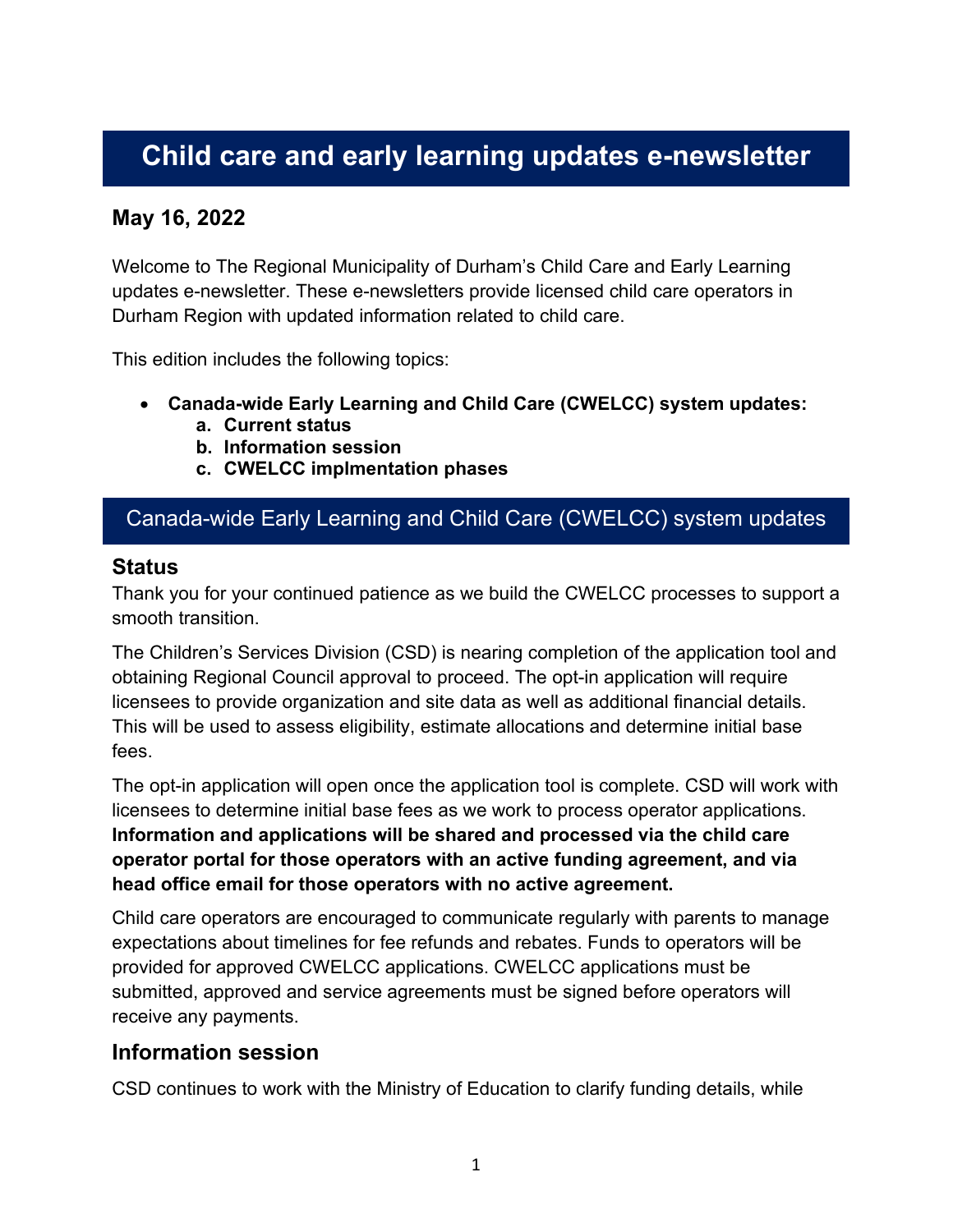building and testing the application for enrolment and allocation calculation tools.

The Ministry of Education has shared the [CWELCC Addendum Guidelines](https://efis.fma.csc.gov.on.ca/faab/Child%20Care/Guidelines/CWELCC_Addendum_April_2022.pdf) with licensees. Now that you have had an opportunity to review those guidelines, we understand that you may have questions. We have scheduled an information session for licensees on Wednesday May 18 at 10 a.m. to discuss CWELCC details and answer questions. A Microsoft Teams invitation to this event was sent directly to the head office email address we have on file for your organization. Please reach out to [childcareoperators@durham.ca](mailto:childcareoperators@durham.ca) if you have not received this email invitation.

All CWELCC information, updates, and application details will be posted to the child care operator portal. If you require any support in accessing or navigating the child care operator portal, please contact Darlene Burns for assistance at (905) 668-7711 x 2644 or [darlene.burns@durham.ca.](mailto:darlene.burns@durham.ca)

# **CWELCC implementation phases**

As a reminder, all licensees with programs serving children under the age of six (or turning six before June 30) in Ontario are eligible to apply to participate in the CWELCC system.

Participation in the CWELCC system is optional; however, licensees are encouraged to participate so that families can benefit from fee reductions. Licensees will be able to choose between opting in or opting out of participation in the CWELCC system.

#### **Opting out:**

Licensees who opt-out of the CWELCC system are ineligible for any CWELCC funding including both parent refunds and workforce wage funding. Other funding agreements including wage enhancement are not impacted by opting out of CWELCC.

Opt-out forms will be processed and letters confirming opt out status will be sent in the coming weeks, and as forms are received.

# **Opting in**

The application to opt-in will open in the coming weeks. The information required includes but is not limited to the application sample provided in the [CWELCC](https://efis.fma.csc.gov.on.ca/faab/Child%20Care/Guidelines/CWELCC_Addendum_April_2022.pdf)  [Addendum Guidelines.](https://efis.fma.csc.gov.on.ca/faab/Child%20Care/Guidelines/CWELCC_Addendum_April_2022.pdf)

#### **Licensees without a current Purchase of Service agreement for fee subsidy (fee sub POS)**

Licensees without a current fee sub POS are eligible to apply to enrol in the CWELCC system. Along with the online application, non-fee sub POS operators will be required to submit detailed financial information to determine eligibility, allocations, and base fees. The type of financial information required includes a detailed budget, audited financial statements, and a current rate schedule. More information including templates will be